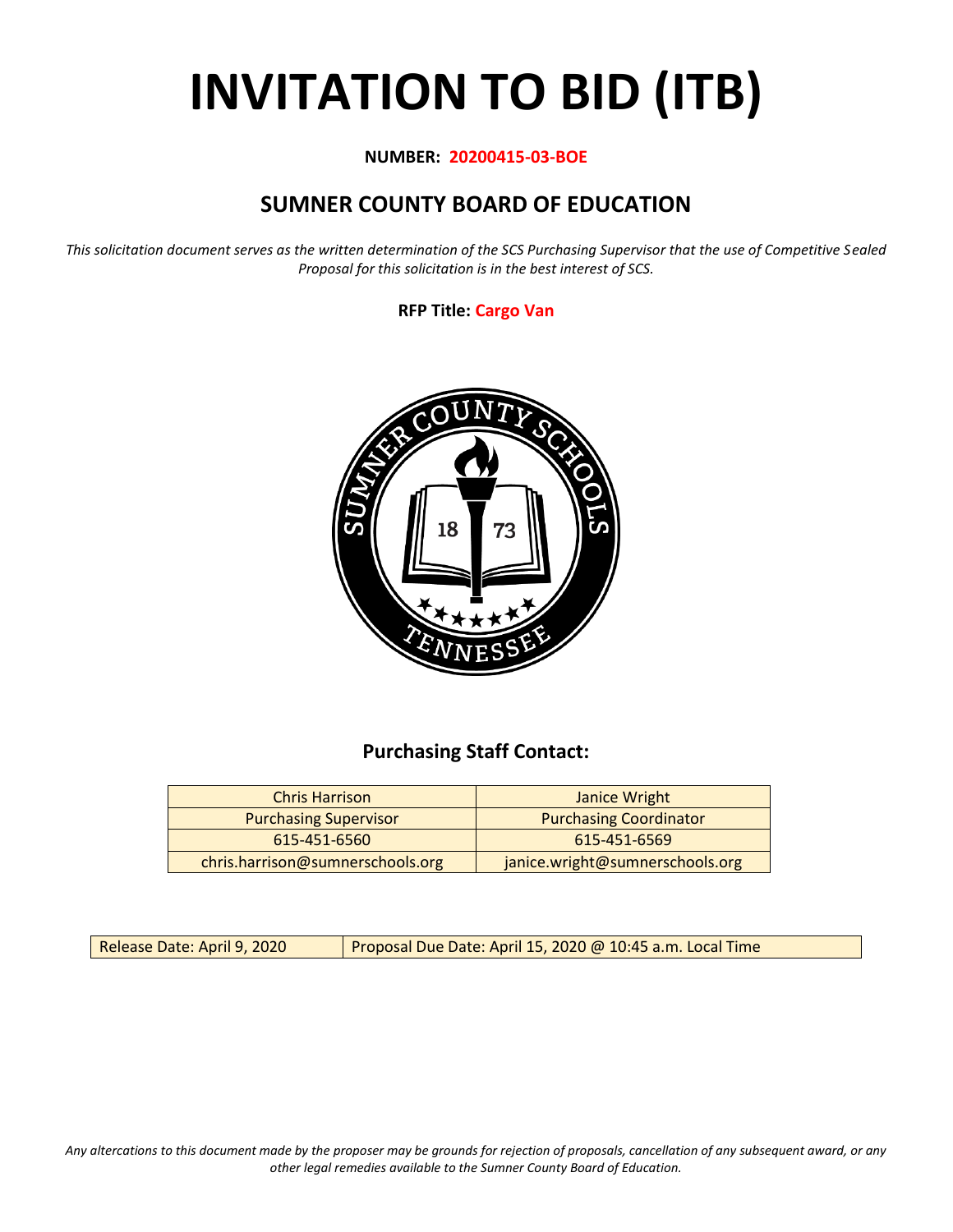## **NOTICE TO PROPOSERS**

There may be one or more amendments to this ITB. In order to receive communication for any such amendments issued specifically to this ITB, the proposer must provide the information requested below to the Sumner County Board of Education (SCS) Purchasing Department. The information may be sent by email to: Chris Harrison, Purchasing Supervisor, chris.harrison@sumnerschools.org. SCS will send amendments only to those proposers which complete and return this information in a timely manner.

| <b>ITB Number:</b>      | 20200415-03-BOE CARGO VAN |
|-------------------------|---------------------------|
| Company Name:           |                           |
| <b>Mailing Address:</b> |                           |
|                         |                           |
|                         |                           |
| <b>Phone Number:</b>    |                           |
| <b>Contact Person:</b>  |                           |
| Email Address:          |                           |
|                         |                           |
|                         |                           |
| <b>Printed Name:</b>    |                           |
| Date:                   |                           |

Emailed amendments will be sent in a Microsoft Word (Office for Windows) or Portable Document Format (pdf) format. Any alterations to the document made by the proposer may be grounds for rejection of proposal, cancellation of any subsequent award or any other legal remedies available to SCS.

Amendments will also be posted on the SCS website **https://sumnerschools.org/index.php/current-bids-and-rfps** and attached to the solicitation listing as a PDF or WORD file. Check the particular solicitation on the Current Bids and RFPs webpage for any posted amendments.

By completing and returning this form, the Proposer has expressed its intent to provide a proposal for **20200415-03-BOE CARGO VAN.**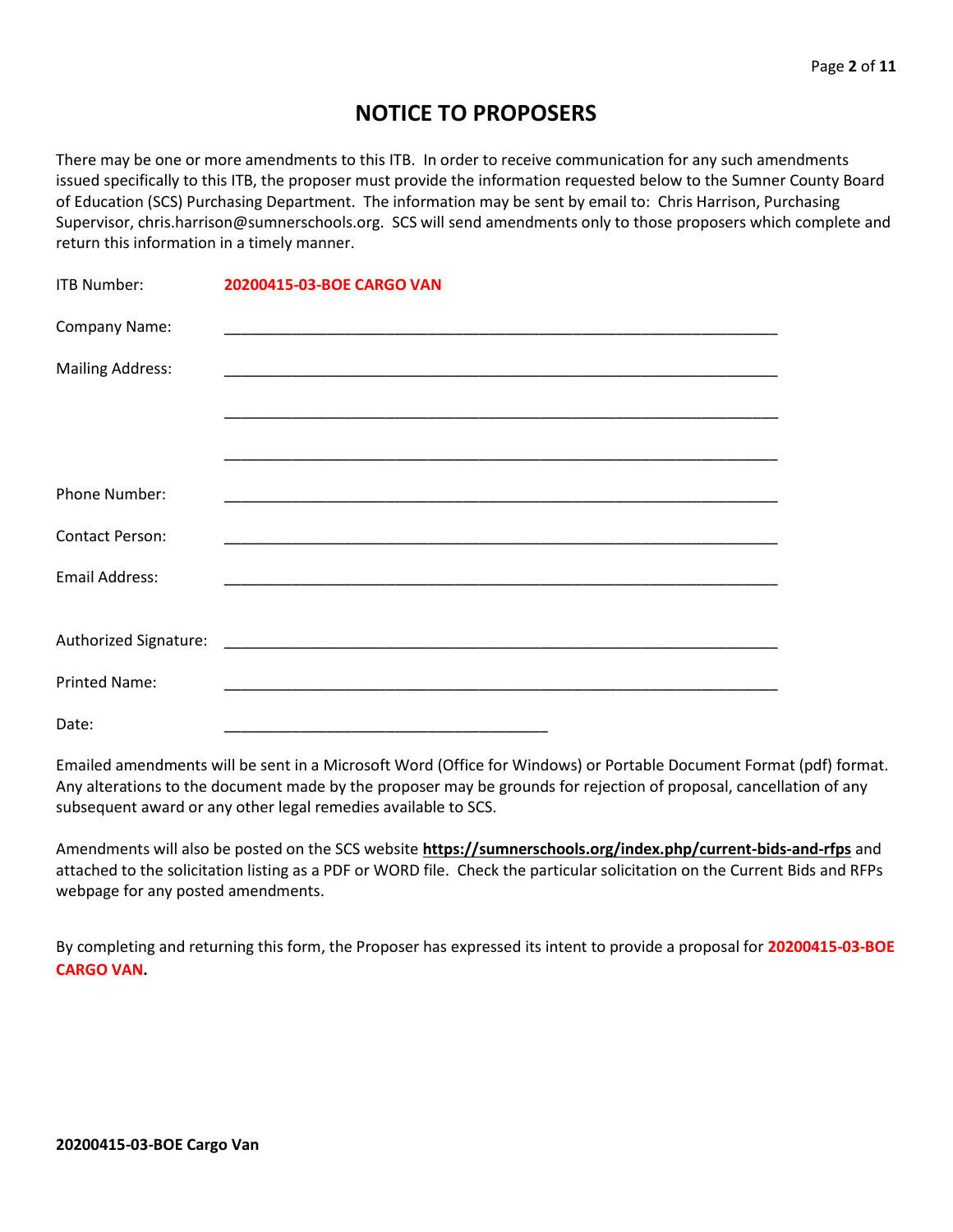## **TABLE OF CONTENTS**

- 1. Specification
- 2. Source Selection and Contract Award
- 3. Schedule of Events
- 4. Delivery of Proposals
- 5. Protests
- 6. New Vendors
- 7. Attachments
	- A. Bid Form/Certification
	- B. IRS Form W9
	- C. Standard Terms and Conditions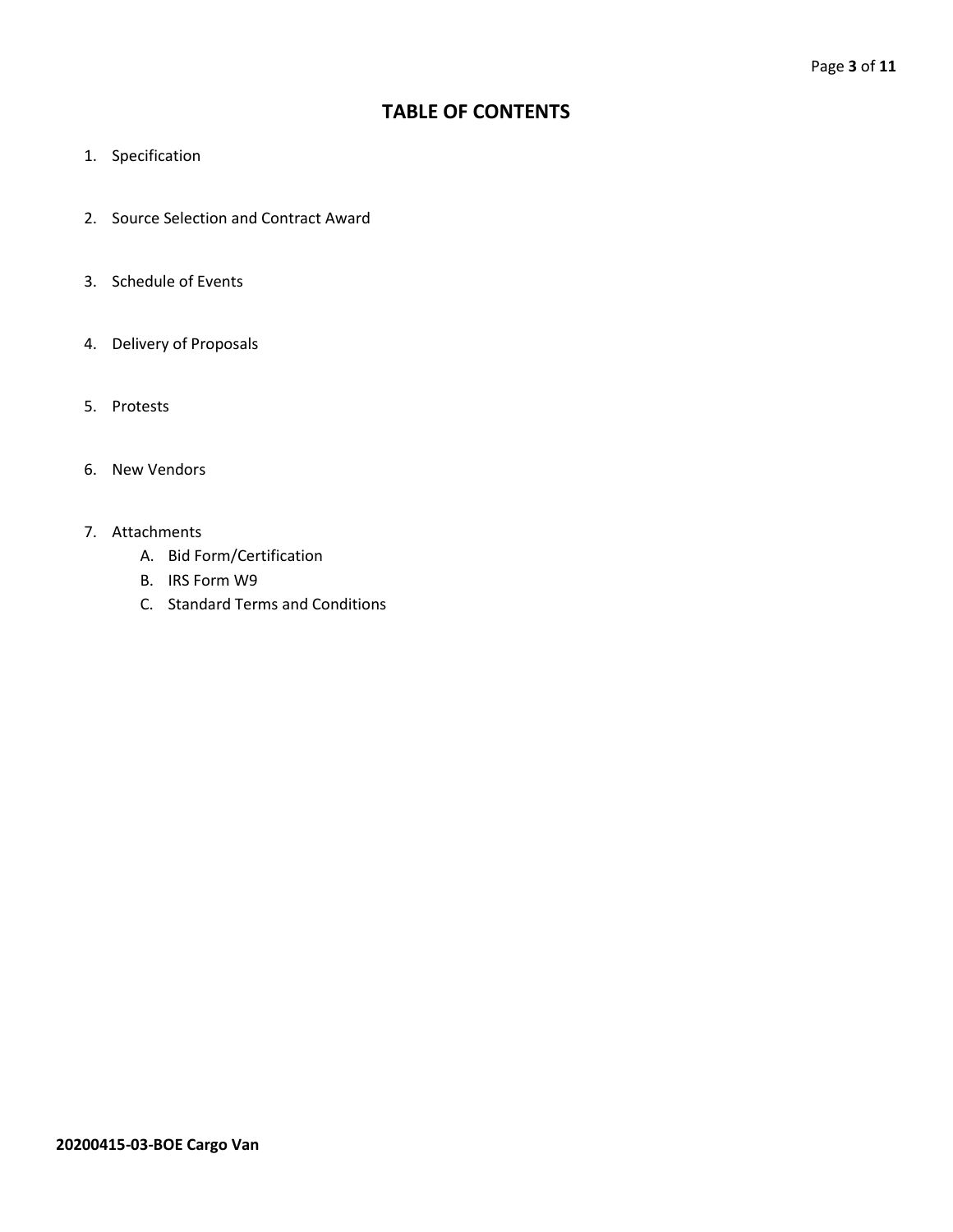1. Specification

SCS is soliciting this ITB to secure bid pricing for two cargo vans. The bid price must include cost to deliver the vehicles to the SCS Support Services Facility.

Delivery Address: Sumner County Board of Education Attn: Support Services Department 1500 Airport Road Gallatin, TN 37066

#### **SPECIFIC INFORMATION**

SCS shall accept products that meet or exceed the performance and workmanship of the information referenced in the ITB document. Bidders are to notify the Purchasing Supervisor if the specifications are not perceived to be open and fair.

Include a sales sheet with all the features included on the proposed vehicle.

Cargo Van

- New, non-titled
- 3500 series
- V6 engine (minimum)
- Automatic Transmission
- High Roof
- Exterior Color: White
- Standard Features
- Class IV Receiver Hitch
- 2. Source Selection and Contract Award
	- Award, if made, will be made to the proposer submitting the lowest cost proposal and whom is also determined to be Responsive.
		- o General Criteria to be determined "Responsive"
			- Does the proposal include all required information?
			- Does the proposal include completed attachment forms?
			- Was the proposal delivered on or before the stated deadline?
	- Upon mutual agreement by both parties, SCS shall grant the right to extend the terms, conditions and prices of contract(s) awarded from this ITB to other Institutions (such as State, Local and/or Public Agencies) who express an interest in participating in any contract that results from this ITB. Each of the "piggyback" Institutions will issue their own purchasing documents for purchase of the goods/services. Proposer agrees that SCS shall bear no responsibility or liability for any agreements between Proposer and the other Institution(s) who desire to exercise this option.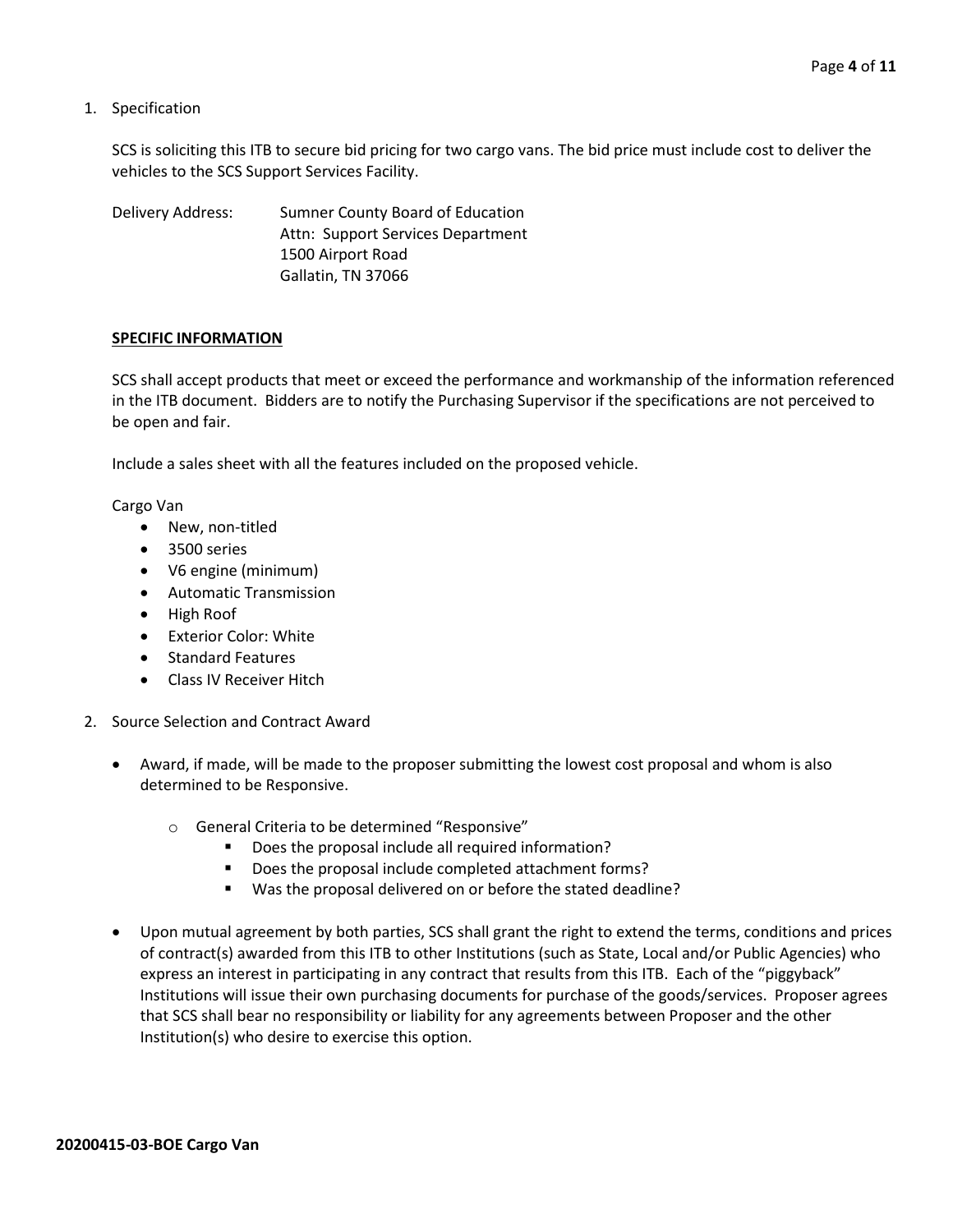3. Schedule of Events

| <b>RFP Issued</b>                               | April 2, 2020                                          |
|-------------------------------------------------|--------------------------------------------------------|
| <b>RFP Submission DEADLINE</b>                  | April 15, 2020 @ 10:45 a.m. Local Time                 |
| <b>RFP Email Submission Acceptance Timeline</b> | April 15, 2020 - 8:30 a.m. until 10:45 a.m. Local Time |

#### 4. Delivery of Proposals

**In an effort to meet the COVID-19 guidelines to minimize exposure, the Sumner County Board of Education will be temporarily modifying the manner in which the "public" bid opening process is conducted. Therefore until further notice, SCS will be converting public sealed bid openings, that are normally attended by bid respondents, to an electronic format.**

**The electronic format will ensure that the sealed bid process is conducted while safeguarding the participants and avoiding physical and social contact. Bidders will email their secure, competitive bid response in .pdf format to the following email address: [purchasing@sumnerschools.org.](mailto:purchasing@sumnerschools.org) Bid responses must only be emailed to the specified address, do not copy other email address. Bidders are encouraged to send a test email to confirm proper communication between parties. Deadlines will be strictly enforced. Bid responses submitted out of compliance with specified timelines will be rejected. In compliance with TCA 12-4-116, SCS shall continue to accept hard copy proposals from small businesses and minority-owned businesses.**

SCS shall only accept email bid responses during the timeline established in the Schedule of Events. Bid responses received earlier or later that the specified timeline will be automatically rejected, and a re-submission will not be allowed.

Responses will be opened and reviewed following the Submission DEADLINE.

#### **HARD COPY – MAILED RESPONSES INSTRUCTIONS**

\*This method is only for vendors that do not have the capability to submit responses via email.

Sealed proposals will be accepted until **April 15, 2020 @ 10:45 a.m. Local Time**. Proposals received after that time will be deemed invalid. Vendors mailing proposal packages must allow sufficient time to ensure receipt of their package by the time specified.

Due to the nature of deliveries to the SCS Support Services Facility by carriers such as UPS, FedEx and such like; the proposal package will be accepted if the date and time on the delivery confirmation are indicated to be on or before the Proposal Deadline.

Delivery Address: Sumner County Board of Education Attn: Purchasing Supervisor 1500 Airport Road Gallatin, TN 37066

The package containing the proposal must be sealed and clearly marked on the outside of the package:

**"20200415-03-BOE CARGO VAN" DO NOT OPEN**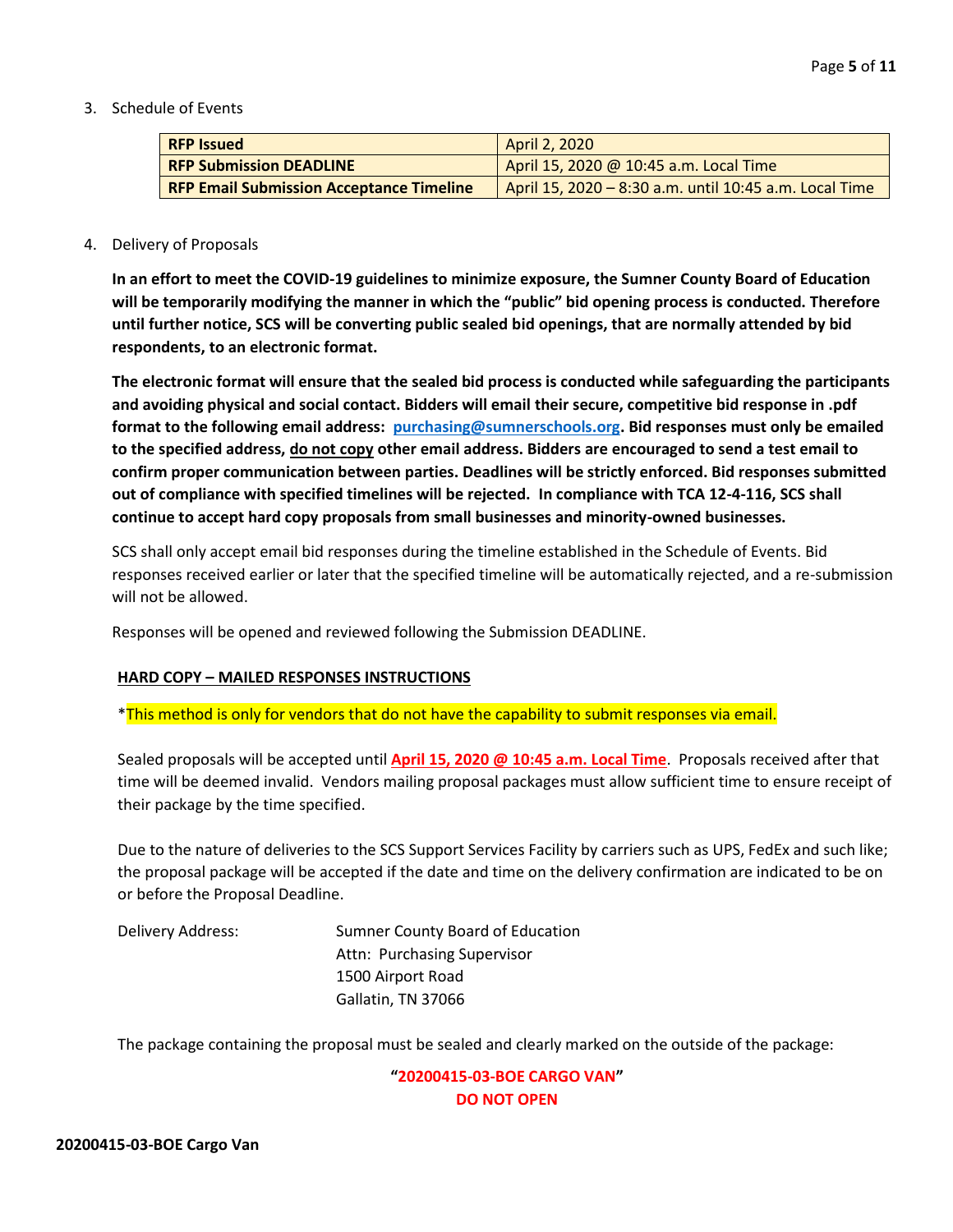#### 5. Protests

In the event that any interested party finds any part of the listed specifications, terms or conditions to be discrepant, incomplete or otherwise questionable in any respect; it shall be the responsibility of the concerned party to notify the SCS Purchasing Office of such matters immediately upon receipt of the ITB. All notifications must be sent to the Purchasing Supervisor via email at [purchasing@sumnerschools.org.](mailto:purchasing@sumnerschools.org)

Any actual or prospective Proposer who is aggrieved in connection with the ITB or award of a contract may protest to the Purchasing Supervisor and/or the Sumner County Board of Education at its regularly scheduled meeting.

#### 6. New Vendors

- To comply with Internal Revenue Service requirements, all vendors who perform any type of service are required to have a current IRS Form W-9 on file with the SCS Finance Department. It is a mandatory requirement to complete the IRS Form W-9 (Attachment 1) included in this RFP.
- To comply with the Tennessee Lawful Employment Act (50-1-702 and 50-1-703), non-employees (individuals paid directly by the employer in exchange for the individual's labor or services) must have on file one (1) of the following documents:
	- o A valid Tennessee driver's license or photo identification;
	- $\circ$  A valid driver's license or photo identification from another state where the license requirements are at least as strict as those in Tennessee;
	- o A birth certificate issued by a U.S. state, jurisdiction or territory;
	- o A U.S. government issued certified birth certificate;
	- o A valid, unexpired U.S. passport;
	- o A U.S. certificate of birth abroad (DS-1350 or FS-545)
	- o A report of birth abroad of a U.S. citizen (FS-240);
	- o A certificate of citizenship (N560 or N561);
	- o A certificate of naturalization (N550, N570 or N578);
	- o A U.S citizen identification card (I-197 or I-179); or
	- $\circ$  Valid alien registration documentation or other proof of current immigration registration recognized by the United States Department of Homeland Security that contains the individual's complete legal name and current alien admission number or alien file number (or numbers if the individual has more than one number).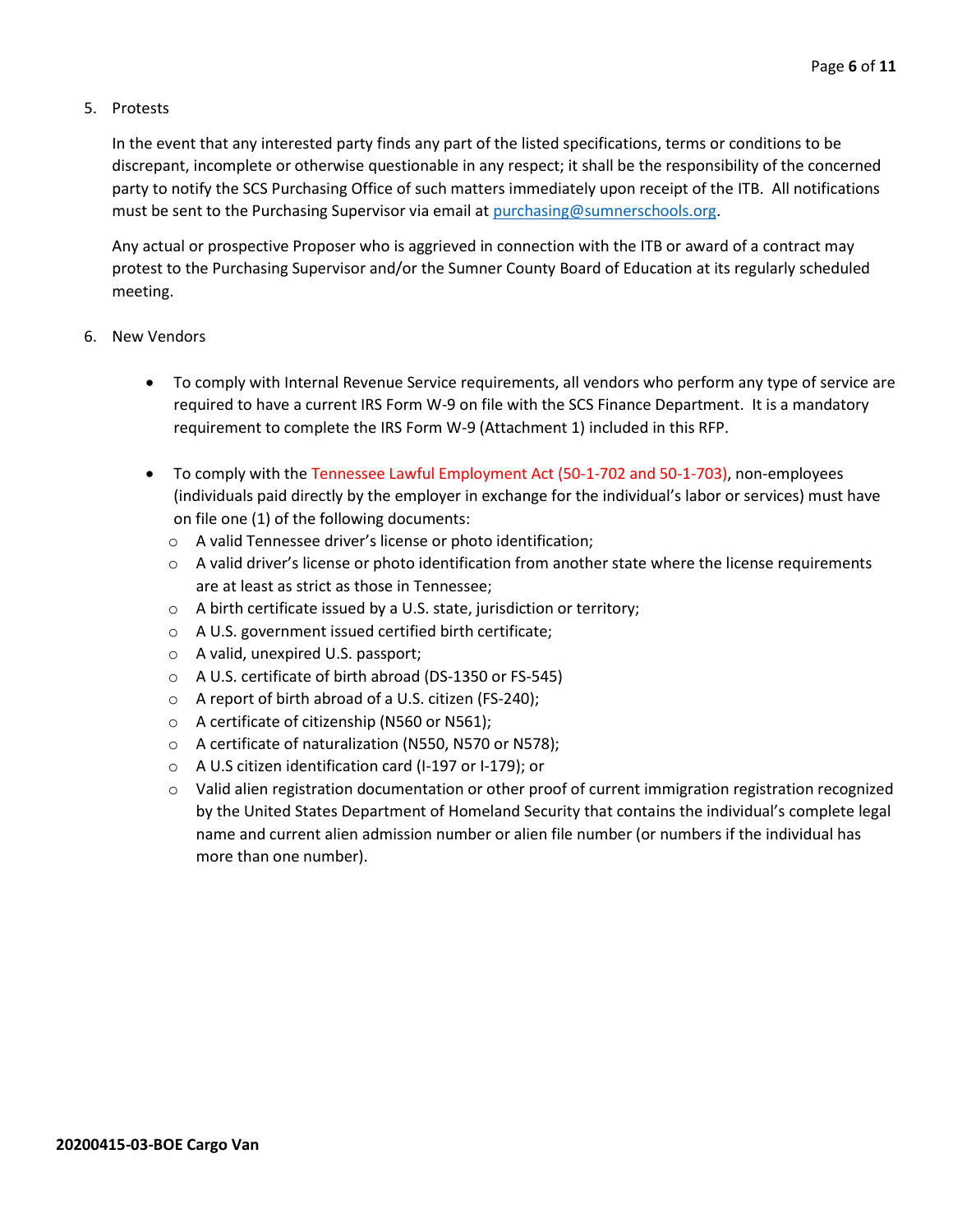#### **7.A Bid Form**



Attn: Purchasing Supervisor 1500 Airport Road Gallatin, TN 37066

Date\_\_\_\_\_\_\_\_\_\_\_\_\_\_\_\_\_\_\_\_\_\_\_\_\_\_\_\_

| <b>DESCRIPTION</b>         | <b>UNIT PRICE</b> |
|----------------------------|-------------------|
| <b>CARGO VAN</b>           |                   |
| $Quantity = 2$             |                   |
|                            |                   |
| Make                       |                   |
| Model                      |                   |
| DATE AVAILABLE FOR PICKUP: |                   |

By checking this box, Proposer agrees that SCS reserves the right to extend the terms, conditions and prices of this contract to other Institutions (such as State, Local and/or Public Agencies) who express an interest in participating in any contract that results from this ITB. Each of the piggyback Institutions will issue their own purchasing documents for the goods/service. Proposer agrees that SCS shall bear no responsibility or liability for any agreements between Proposer and the other Institution(s) who desire to exercise this option.

| <b>AUTHORIZED SIGNATURE:</b> |  |
|------------------------------|--|
| <b>PRINTED NAME:</b>         |  |
| TITLE:                       |  |
| <b>COMPANY NAME:</b>         |  |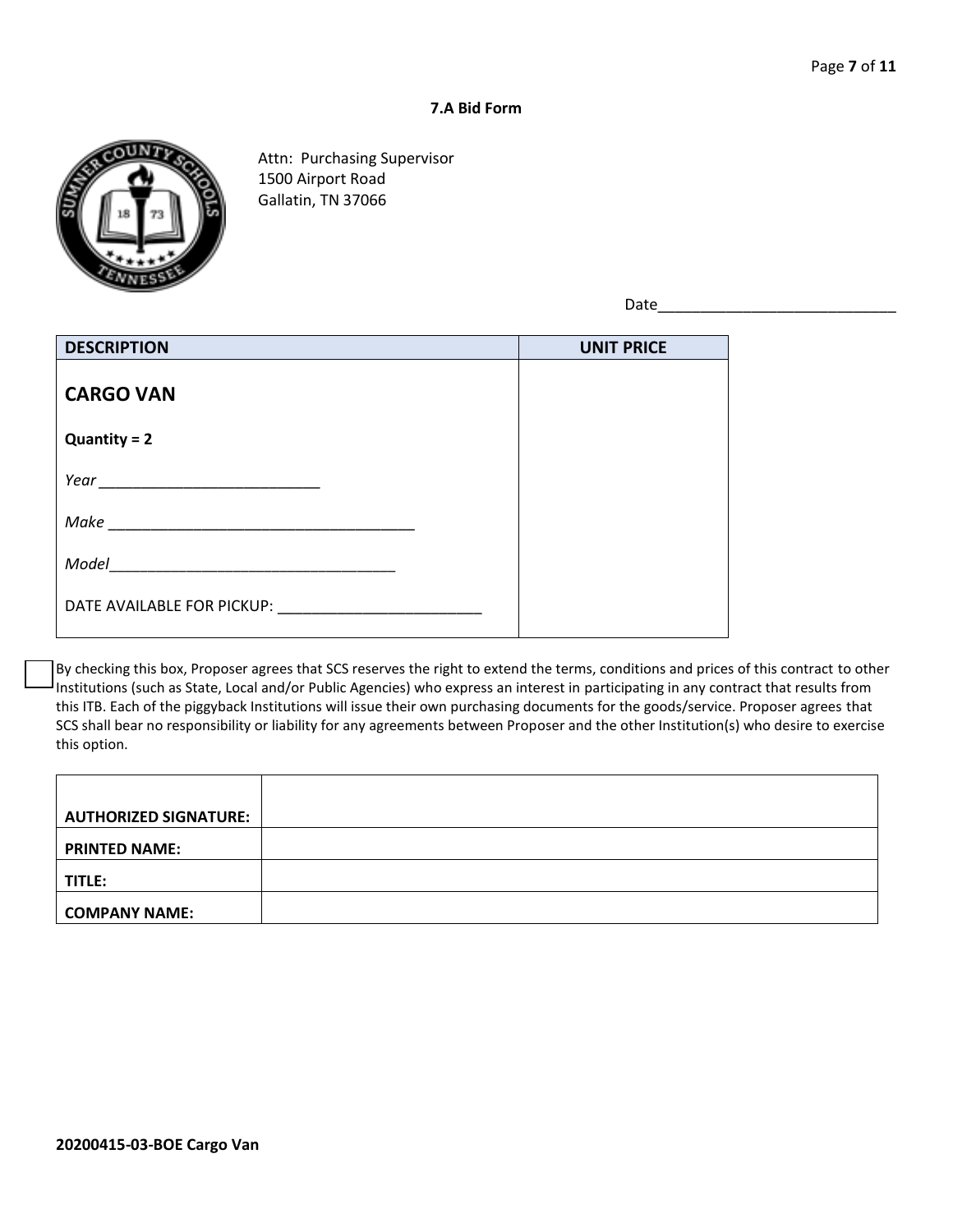#### 7.B IRS Form W9

|                                                                                                                                                                                                                                                                                                                                                                                                                                                                                                                                                                                                                                                                                                                                                                                 | <b>Request for Taxpayer</b><br><b>Identification Number and Certification</b><br>(Rev. December 2014)<br>Department of the Treasury<br>Internal Revenue Service<br>1 Name (as shown on your income tax return). Name is required on this line; do not leave this line blank.                                                                                                                                                                                                                                                                                                                                                                                                                                |                                                                              |                                                                              |                            |  | Give Form to the<br>requester. Do not<br>send to the IRS.                                                                                                                                                                    |  |  |
|---------------------------------------------------------------------------------------------------------------------------------------------------------------------------------------------------------------------------------------------------------------------------------------------------------------------------------------------------------------------------------------------------------------------------------------------------------------------------------------------------------------------------------------------------------------------------------------------------------------------------------------------------------------------------------------------------------------------------------------------------------------------------------|-------------------------------------------------------------------------------------------------------------------------------------------------------------------------------------------------------------------------------------------------------------------------------------------------------------------------------------------------------------------------------------------------------------------------------------------------------------------------------------------------------------------------------------------------------------------------------------------------------------------------------------------------------------------------------------------------------------|------------------------------------------------------------------------------|------------------------------------------------------------------------------|----------------------------|--|------------------------------------------------------------------------------------------------------------------------------------------------------------------------------------------------------------------------------|--|--|
| $\sim$                                                                                                                                                                                                                                                                                                                                                                                                                                                                                                                                                                                                                                                                                                                                                                          | 2 Business name/disregarded entity name, if different from above                                                                                                                                                                                                                                                                                                                                                                                                                                                                                                                                                                                                                                            |                                                                              |                                                                              |                            |  |                                                                                                                                                                                                                              |  |  |
| Specific Instructions on<br>Print or type<br>See                                                                                                                                                                                                                                                                                                                                                                                                                                                                                                                                                                                                                                                                                                                                | page<br>3 Check appropriate box for federal tax classification; check only one of the following seven boxes:<br>S Corporation Partnership<br>Individual/sole proprietor or<br>C Corporation<br>Trust/estate<br>single-member LLC<br>Limited liability company. Enter the tax classification (C=C corporation, S=S corporation, P=partnership) ▶<br>Note. For a single-member LLC that is disregarded, do not check LLC; check the appropriate box in the line above for<br>the tax classification of the single-member owner.<br>code (if any)<br>Other (see instructions) ▶<br>5 Address (number, street, and apt. or suite no.)<br>Requester's name and address (optional)<br>6 City, state, and ZIP code |                                                                              |                                                                              |                            |  | 4 Exemptions (codes apply only to<br>certain entities, not individuals; see<br>instructions on page 3):<br>Exempt payee code (if any)<br>Exemption from FATCA reporting<br>(Applies to accounts maintained outside the U.S.) |  |  |
|                                                                                                                                                                                                                                                                                                                                                                                                                                                                                                                                                                                                                                                                                                                                                                                 |                                                                                                                                                                                                                                                                                                                                                                                                                                                                                                                                                                                                                                                                                                             | 7 List account number(s) here (optional)                                     |                                                                              |                            |  |                                                                                                                                                                                                                              |  |  |
| Part I                                                                                                                                                                                                                                                                                                                                                                                                                                                                                                                                                                                                                                                                                                                                                                          |                                                                                                                                                                                                                                                                                                                                                                                                                                                                                                                                                                                                                                                                                                             | <b>Taxpayer Identification Number (TIN)</b>                                  |                                                                              |                            |  |                                                                                                                                                                                                                              |  |  |
| Social security number<br>Enter your TIN in the appropriate box. The TIN provided must match the name given on line 1 to avoid<br>backup withholding. For individuals, this is generally your social security number (SSN). However, for a<br>resident alien, sole proprietor, or disregarded entity, see the Part I instructions on page 3. For other<br>entities, it is your employer identification number (EIN). If you do not have a number, see How to get a<br>TIN on page 3.<br>or<br><b>Employer identification number</b><br>Note. If the account is in more than one name, see the instructions for line 1 and the chart on page 4 for<br>guidelines on whose number to enter.                                                                                       |                                                                                                                                                                                                                                                                                                                                                                                                                                                                                                                                                                                                                                                                                                             |                                                                              |                                                                              |                            |  |                                                                                                                                                                                                                              |  |  |
| Part II                                                                                                                                                                                                                                                                                                                                                                                                                                                                                                                                                                                                                                                                                                                                                                         | <b>Certification</b>                                                                                                                                                                                                                                                                                                                                                                                                                                                                                                                                                                                                                                                                                        |                                                                              |                                                                              |                            |  |                                                                                                                                                                                                                              |  |  |
|                                                                                                                                                                                                                                                                                                                                                                                                                                                                                                                                                                                                                                                                                                                                                                                 | Under penalties of perjury, I certify that:                                                                                                                                                                                                                                                                                                                                                                                                                                                                                                                                                                                                                                                                 |                                                                              |                                                                              |                            |  |                                                                                                                                                                                                                              |  |  |
| 1. The number shown on this form is my correct taxpayer identification number (or I am waiting for a number to be issued to me); and<br>2. I am not subject to backup withholding because: (a) I am exempt from backup withholding, or (b) I have not been notified by the Internal Revenue<br>Service (IRS) that I am subject to backup withholding as a result of a failure to report all interest or dividends, or (c) the IRS has notified me that I am<br>no longer subject to backup withholding; and                                                                                                                                                                                                                                                                     |                                                                                                                                                                                                                                                                                                                                                                                                                                                                                                                                                                                                                                                                                                             |                                                                              |                                                                              |                            |  |                                                                                                                                                                                                                              |  |  |
|                                                                                                                                                                                                                                                                                                                                                                                                                                                                                                                                                                                                                                                                                                                                                                                 |                                                                                                                                                                                                                                                                                                                                                                                                                                                                                                                                                                                                                                                                                                             | 3. I am a U.S. citizen or other U.S. person (defined below); and             |                                                                              |                            |  |                                                                                                                                                                                                                              |  |  |
| 4. The FATCA code(s) entered on this form (if any) indicating that I am exempt from FATCA reporting is correct.<br>Certification instructions. You must cross out item 2 above if you have been notified by the IRS that you are currently subject to backup withholding<br>because you have failed to report all interest and dividends on your tax return. For real estate transactions, item 2 does not apply. For mortgage<br>interest paid, acquisition or abandonment of secured property, cancellation of debt, contributions to an individual retirement arrangement (IRA), and<br>generally, payments other than interest and dividends, you are not required to sign the certification, but you must provide your correct TIN. See the<br>instructions on page 3.     |                                                                                                                                                                                                                                                                                                                                                                                                                                                                                                                                                                                                                                                                                                             |                                                                              |                                                                              |                            |  |                                                                                                                                                                                                                              |  |  |
| Sign<br>Here                                                                                                                                                                                                                                                                                                                                                                                                                                                                                                                                                                                                                                                                                                                                                                    | Signature of<br>U.S. person $\blacktriangleright$                                                                                                                                                                                                                                                                                                                                                                                                                                                                                                                                                                                                                                                           |                                                                              |                                                                              | Date $\blacktriangleright$ |  |                                                                                                                                                                                                                              |  |  |
|                                                                                                                                                                                                                                                                                                                                                                                                                                                                                                                                                                                                                                                                                                                                                                                 | <b>General Instructions</b>                                                                                                                                                                                                                                                                                                                                                                                                                                                                                                                                                                                                                                                                                 |                                                                              | · Form 1098 (home mortgage interest), 1098-E (student loan interest), 1098-T |                            |  |                                                                                                                                                                                                                              |  |  |
|                                                                                                                                                                                                                                                                                                                                                                                                                                                                                                                                                                                                                                                                                                                                                                                 |                                                                                                                                                                                                                                                                                                                                                                                                                                                                                                                                                                                                                                                                                                             | Section references are to the Internal Revenue Code unless otherwise noted.  | (tuition)<br>· Form 1099-C (canceled debt)                                   |                            |  |                                                                                                                                                                                                                              |  |  |
|                                                                                                                                                                                                                                                                                                                                                                                                                                                                                                                                                                                                                                                                                                                                                                                 |                                                                                                                                                                                                                                                                                                                                                                                                                                                                                                                                                                                                                                                                                                             | Future developments. Information about developments affecting Form W-9 (such | . Form 1099-A (acquisition or abandonment of secured property)               |                            |  |                                                                                                                                                                                                                              |  |  |
|                                                                                                                                                                                                                                                                                                                                                                                                                                                                                                                                                                                                                                                                                                                                                                                 |                                                                                                                                                                                                                                                                                                                                                                                                                                                                                                                                                                                                                                                                                                             | as legislation enacted after we release it) is at www.irs.gov/fw9.           | Use Form W-9 only if you are a U.S. person (including a resident alien), to  |                            |  |                                                                                                                                                                                                                              |  |  |
| <b>Purpose of Form</b><br>provide your correct TIN.<br>If you do not return Form W-9 to the requester with a TIN, you might be subject<br>An individual or entity (Form W-9 requester) who is required to file an information<br>to backup withholding. See What is backup withholding? on page 2.<br>return with the IRS must obtain your correct taxpayer identification number (TIN)<br>which may be your social security number (SSN), individual taxpayer identification<br>By signing the filled-out form, you:<br>number (ITIN), adoption taxpayer identification number (ATIN), or employer<br>1. Certify that the TIN you are giving is correct (or you are waiting for a number<br>identification number (EIN), to report on an information return the amount paid to |                                                                                                                                                                                                                                                                                                                                                                                                                                                                                                                                                                                                                                                                                                             |                                                                              |                                                                              |                            |  |                                                                                                                                                                                                                              |  |  |
|                                                                                                                                                                                                                                                                                                                                                                                                                                                                                                                                                                                                                                                                                                                                                                                 | to be issued).<br>you, or other amount reportable on an information return. Examples of information<br>2. Certify that you are not subject to backup withholding, or                                                                                                                                                                                                                                                                                                                                                                                                                                                                                                                                        |                                                                              |                                                                              |                            |  |                                                                                                                                                                                                                              |  |  |
|                                                                                                                                                                                                                                                                                                                                                                                                                                                                                                                                                                                                                                                                                                                                                                                 | returns include, but are not limited to, the following:<br>3. Claim exemption from backup withholding if you are a U.S. exempt payee. If<br>· Form 1099-INT (interest earned or paid)                                                                                                                                                                                                                                                                                                                                                                                                                                                                                                                       |                                                                              |                                                                              |                            |  |                                                                                                                                                                                                                              |  |  |
| applicable, you are also certifying that as a U.S. person, your allocable share of<br>. Form 1099-DIV (dividends, including those from stocks or mutual funds)                                                                                                                                                                                                                                                                                                                                                                                                                                                                                                                                                                                                                  |                                                                                                                                                                                                                                                                                                                                                                                                                                                                                                                                                                                                                                                                                                             |                                                                              |                                                                              |                            |  |                                                                                                                                                                                                                              |  |  |
|                                                                                                                                                                                                                                                                                                                                                                                                                                                                                                                                                                                                                                                                                                                                                                                 | any partnership income from a U.S. trade or business is not subject to the<br>* Form 1099-MISC (various types of income, prizes, awards, or gross proceeds)<br>withholding tax on foreign partners' share of effectively connected income, and                                                                                                                                                                                                                                                                                                                                                                                                                                                              |                                                                              |                                                                              |                            |  |                                                                                                                                                                                                                              |  |  |
| . Form 1099-B (stock or mutual fund sales and certain other transactions by<br>4. Certify that FATCA code(s) entered on this form (if any) indicating that you are<br>exempt from the FATCA reporting, is correct. See What is FATCA reporting? on<br>brokers)                                                                                                                                                                                                                                                                                                                                                                                                                                                                                                                  |                                                                                                                                                                                                                                                                                                                                                                                                                                                                                                                                                                                                                                                                                                             |                                                                              |                                                                              |                            |  |                                                                                                                                                                                                                              |  |  |
|                                                                                                                                                                                                                                                                                                                                                                                                                                                                                                                                                                                                                                                                                                                                                                                 | page 2 for further information.<br>· Form 1099-S (proceeds from real estate transactions)                                                                                                                                                                                                                                                                                                                                                                                                                                                                                                                                                                                                                   |                                                                              |                                                                              |                            |  |                                                                                                                                                                                                                              |  |  |
| . Form 1099-K (merchant card and third party network transactions)                                                                                                                                                                                                                                                                                                                                                                                                                                                                                                                                                                                                                                                                                                              |                                                                                                                                                                                                                                                                                                                                                                                                                                                                                                                                                                                                                                                                                                             |                                                                              |                                                                              |                            |  |                                                                                                                                                                                                                              |  |  |

Form W-9 (Rev. 12-2014)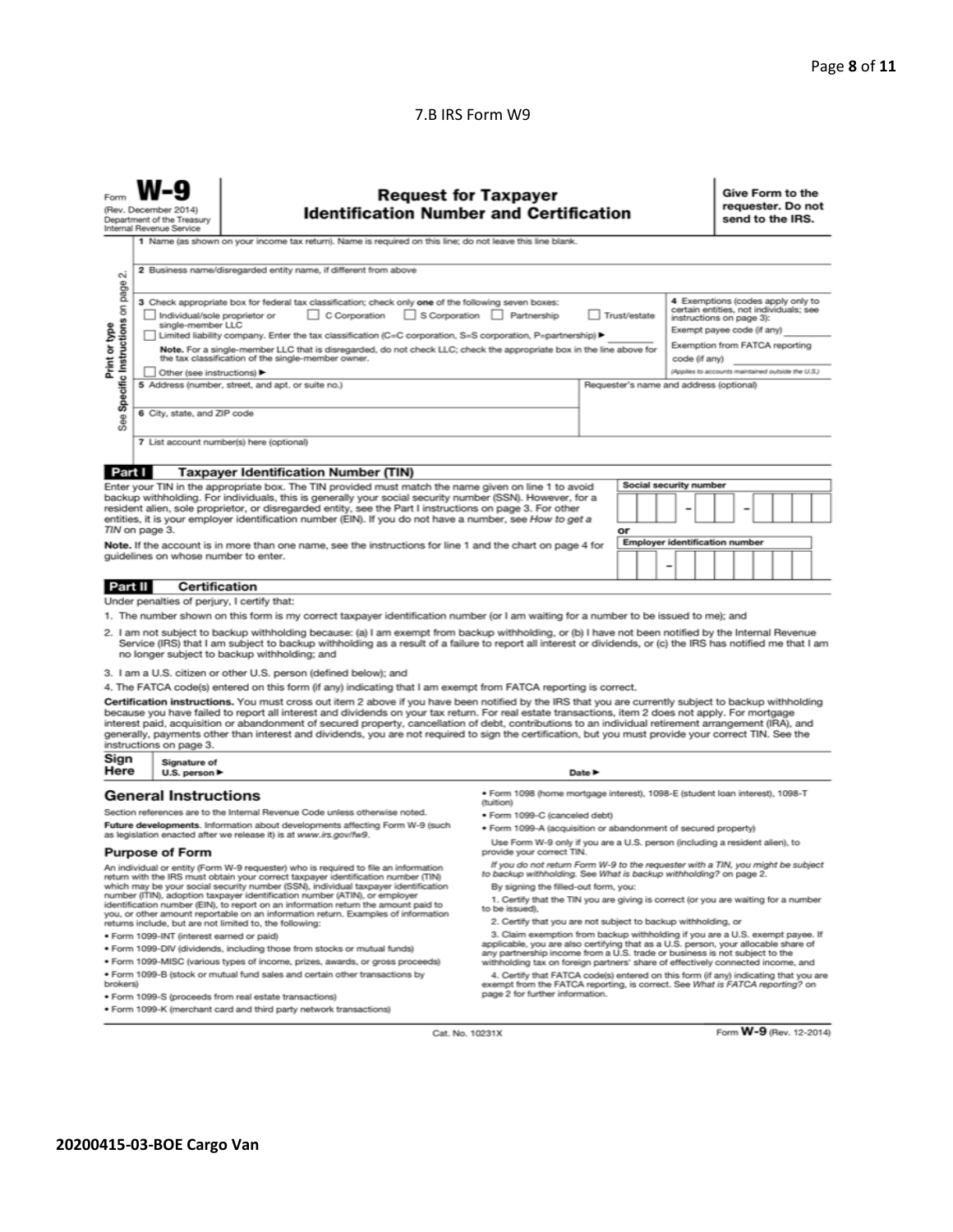#### **ATTACHMENT 7.C – Standard Terms & Conditions SUMNER COUNTY BOARD OF EDUCATION (SCS)**

#### **1. PREPARATION AND SUBMISSION OF BID.**

- **a.** Failure to examine any drawings**,** specifications, or instructions will be at the proposer's risk. Any deviation from the stated terms, conditions and specifications must be coordinated with and approved in writing by the SCS Purchasing Supervisor.
- **b.** RFP/ITB SUBMITTAL / SIGNATURE: Proposal shall give the full name and business address of the bidder. If the proposer is a corporation, the name shall be stated as it is in the corporate charter. Proposals must be signed in ink by the proposer's authorized agent. Unsigned proposals will be rejected. Proposals are to be sealed and the outside of the envelope is to reference the RFP/ITB number. The person signing the proposal must show their title, and if requested by the institution, must furnish satisfactory proof of his or her authority to bind his or her company in contract. Proposer understands that by submitting a proposal with an authorized signature, it shall constitute an offer to SCS. Proposals must be typewritten or in ink; otherwise they may not be considered. Purchase orders will be issued to the firm name appearing on the W9. Electronic submissions via email, fax, etc. shall not be accepted.
- **c.** SCS is not responsible for any costs incurred by any vendor pursuant to the RFP/ITB. The vendor shall be responsible for all costs incurred in connection with the preparation and submission of its proposal.
- **d.** All proposers must be in compliance with T.C.A. § 62-6-119 at the time of proposal submission and provide evidence of compliance with the applicable provisions of the chapter before such proposal may be considered.
- **e.** Proposals are to be received in the location designated in the RFP/ITB no later than the specified date and time. Late submissions will NOT be opened or considered.
- **f.** No erasures permitted. Errors may be crossed out and corrections printed in ink or typewritten adjacent to error and must be initialed in ink by person signing the proposal.
- **g.** Specifications: Reference to available specifications shall be sufficient to make the terms of the specifications binding on the proposer. The use of the name of a manufacturer, or any special brand or make in describing an item does not restrict the proposer to that manufacturer or specific article, unless specifically stated. Comparable products of other manufacturers will be considered if proof of compatibility is contained in the proposal. Proposers are required to notify SCSs Purchasing Supervisor whenever specifications/procedures are not perceived to be fair and open. The articles on which the proposal is submitted must be equal or superior to that specified. Informative and Descriptive Literature: The proposer must show brand or trade names of the articles proposed, when applicable. It shall be the responsibility of the proposer, including proposer's whose product is referenced, to furnish with the proposer such specifications, catalog pages, brochures or other data as will provide an adequate basis for determining the quality and functional capabilities of the product offered. Failure to provide this data may be considered valid justification for rejection of proposer.
- **h.** Samples: Samples of items when called for, must be furnished free of expense, and if not destroyed will, upon proposer's request within ten (10) days of RFP/ITB opening, be returned at the proposer's expense. Each sample must be labeled with the proposer's name, manufacturer's brand name and number, RFP/ITB number and item reference.
- **i.** Time of Performance: The number of calendar days in which delivery is to be made after receipt of order shall be stated in the RFP/ITB and may be a factor in making an award, price notwithstanding. If no delivery time is stated in the bid, bidder agrees that delivery is to be made within two weeks (10 business days) of order.
- **j.** Transportation and delivery charges should be included in the price and be fully prepaid by the vendor to the destination specified in the RFP/ITB. Proposal prices shall include delivery of all items F.O.B. destination.
- **k.** New materials and supplies must be delivered unless otherwise specifically stated in the RFP/ITB.
- **l.** Alternate/multiple bids will not be considered unless specifically called for in the RFP/ITB.
- **m.** Only proposals submitted on RFP/ITB forms furnished by SCS will be considered.
- **n.** By signing this RFP/ITB where indicated, the proposer agrees to strictly abide by all applicable local, state and federal statutes and regulations. The proposer further certifies that this proposer is made without collusion or fraud.
- **o.** Error in Proposal. In case of error in the extension of prices in the proposal, the unit price will govern. Late submissions will NOT be opened or considered. Proposers are cautioned to verify their proposals before submission, as amendments received after the RFP/ITB deadline will not be considered. No proposals shall be altered, amended or withdrawn after opening. After proposal opening, a proposer may withdraw a proposal only when there is obvious clerical error such as a misplaced decimal point, or when enforcement of the proposal would impose unconscionable hardship due to an error in the proposal resulting in a quotation substantially below the other proposals received. Proposal withdrawals will be considered only upon written request of the proposer.
- **2. OPEN RECORDS.** In order to comply with the provisions of the Tennessee Open Records Act, all proposals will be publicly opened and are subject to public inspection after the award upon written request. Proposers may be present at RFP/ITB opening. Summary information will be posted the SCS website, www.sumnerschools.org under the Invitation to Bid link.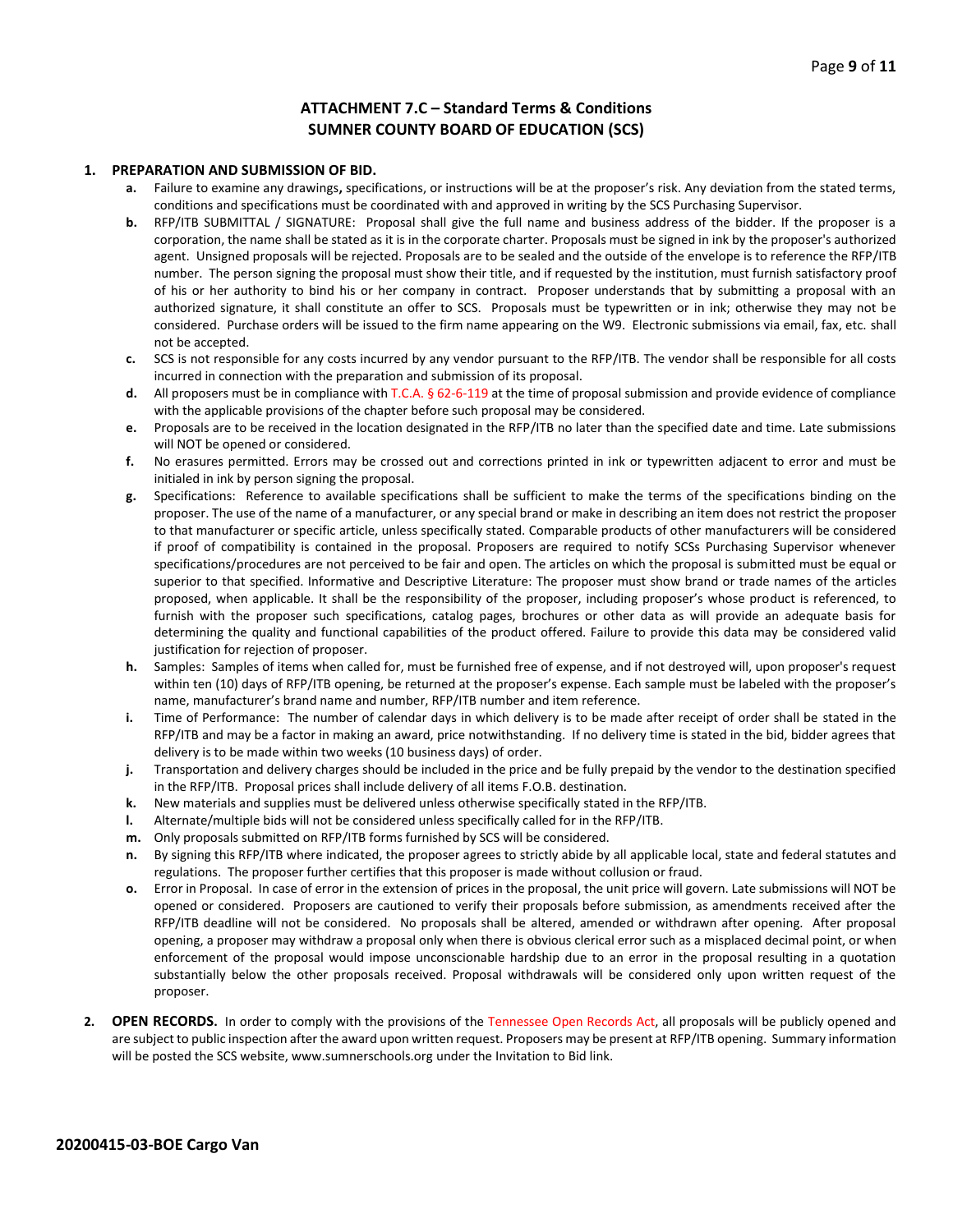- **3. ACCEPTANCE AND AWARD.** SCS reserves the right to reject any and all proposals and to waive any informality in proposals and, unless otherwise specified by the proposer to accept any item in the proposal. Action to reject all proposals shall be taken for unreasonably high prices, errors in the proposal documents, cessation of need, unavailability of funds, or any other reason approved by SCS.
	- **a.** Contracts and purchases will be made with the lowest, responsive, responsible, qualified proposer. The quality of the articles to be supplied, their conformity with the specifications, their suitability to the requirements of the Institution, cash discount offered, and the delivery terms will be taken into consideration.
	- **b.** Any deviation from these stated terms, specifications and conditions must be coordinated with and approved in writing by the Purchasing Supervisor.
	- **c.** Prices quoted on the response (if any) are to be considered firm and binding until the said equipment, supplies or services are in the possession of SCS.
	- **d.** SCS reserves the right to order more or less than the quantity listed in the proposal.
	- **e.** If a proposer fails to state a time within which a proposal must be accepted, it is understood and agreed that SCS shall have ninety (90) days to accept.
	- **f.** No purchase or contract is authorized or valid until the issuance of a SCS purchase order in accordance with SCS policy. No SCS employee is authorized to purchase equipment, supplies or services prior to the issuance of such a purchase order.
	- **g.** The contract may not be assigned without written SCS consent.
	- **h.** If the appropriate space is marked on the RFP/ITB, other Institutions (such as State, Local and/or Public Agencies) may purchase off the contract during the same period as SCS.
	- **i.** The awarded proposer will be required to post a performance and payment bond in the amount of 25% of the contract price if it exceeds \$100,000 as stated by T.C.A. §12-4-201.
	- **j.** If the project cost is in excess of \$25,000 a performance bond must be secured by the requesting part in an amount equal to the market improvement value.
	- **k.** By submission of this bid and signature thereof, the Bidder acknowledges compliance with the provisions of Public Chapter No. 587 / Senate Bill No. 2048 (Employee Background Check). The Bidder further agrees to submit a formal certification thereof prior to commencing work.
- **4. PAYMENT**. Payment terms must be specified in the proposal, including any discounts for early payment. Partial payments will not be approved unless justification for such payment can be shown. Terms will be NET 30 days. Payment will not be made until the conditions and specifications of the RFP/ITB are inspected and approved as conforming by persons appointed by SCS.
- **5. DEFAULT OF SELECTED VENDOR.** In case of vendor default, SCS may procure the articles or services from other sources and hold the defaulting vendor responsible for any resulting cost. If the awarded vendor violates any terms of their response, the contract, SCS policy or any law, they may be disqualified from proposing for a period of two years for minor violations or longer for major violations. Proposals from disqualified proposers will not be accepted during the period of disqualification.
- **6. INSPECTION OF PURCHASES.** Articles received which are not equivalent will not be accepted and will be picked up by the vendor or returned to vendor, shipping charges collect. SCS shall have a reasonable period in which to inspect and accept or reject materials without liability. If necessity requires SCS to use nonconforming materials, an appropriate reduction in payment may be made.
- **7. TAXES.** SCS is tax exempt; do not include taxes in quotation. Vendors making improvements or additions to or performing repair work on real property for SCS are liable for any applicable sales or use tax on tangible personal property used in connection with the contract or furnished to vendors by the state for use under the contract.
- **8. NONDISCRIMINATION.** SCS is an equal opportunity employer. SCS and bidder agree to comply with Titles VI and VII of the Civil Rights Act of 1964, Title IX of the Education Amendments of 1972, Section 504 of the Rehabilitation Act of 1973, Executive Order 11,246, the Americans with Disabilities Act of 1990, if applicable, and the related regulations to each. Each party assures that it will not discriminate against any individual including, but not limited to employees or applicants for employment and/or students, because of race, religion, creed, color, sex, age, disability, veteran status or national origin. In the event that any claims should arise with regards to violations of any such local, state or federal law, statues, rule or regulations, the vendor will indemnify and hold SCS harmless for any damages, including court costs or attorney fees, which might be incurred.
- **9. PROHIBITIONS/NO VENDOR CONTRACT FORM.** Acceptance of gifts from vendors is prohibited. T.C.A. §12-4-106. The contract documents for purchase under this RFP/ITB shall consist of the successful proposer's bid and SCSs purchase order. The proposer may request exceptions to terms and conditions and/or request SCS to accept other terms and conditions by means of subsequent documents such as invoices, warranty agreements, license agreements, etc. All subsequent documents shall be open to revision for impermissible language. SCS reserves the right to render the proposal unresponsive and subject the proposal to rejection if successful terms cannot be negotiated.